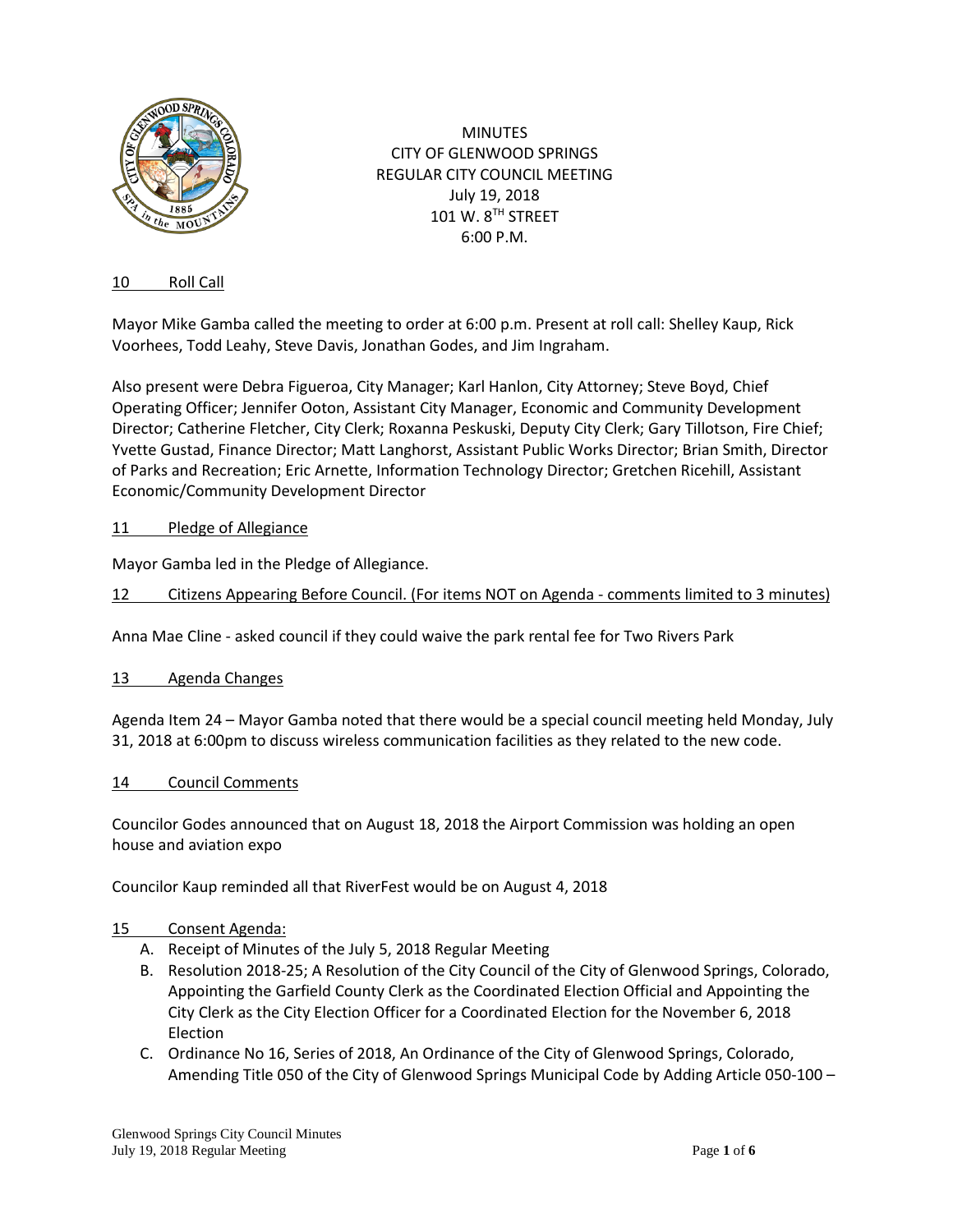Entertainment Districts, and Enabling the Establishment of Entertainment Districts Pursuant to Title 12, Article 47 of the Colorado Revised Statutes (SECOND READING)

- D. Ordinance No 17, Series of 2018, An Ordinance of the City of Glenwood Springs, Colorado, Amending Section 090.030.010 of Glenwood Springs Municipal Code Pertaining to Designation of Blake Avenue Park (SECOND READING)
- E. Ordinance No 18, Series of 2018 An Ordinance of the City of Glenwood Springs, Colorado, Amending Section 040.020.170 of the Glenwood Springs Municipal Code that Provides for an Additional Economic Incentive Program Option for New Development to Extend the Sunset Provision for Two Years to July 15, 2020 (SECOND READING)
- F. Award of BD 2018-033, Extended Cab, 350(0), Heavy Duty One Ton 4x4 Pickup Resolution 2018-26; A Resolution of the City of Glenwood Springs, Colorado, Imposing Fees in Water and Electric Enterprise Funds

## *Councilor Kaup moved, seconded by Councilor Godes, to approve the consent agenda.*

## *Motion Passed Unanimously*

## 16 Joint Application for State Trails Colorado the Beautiful Grant:

Debra Figueroa, City Manager explained that the Town of New Castle approached the City in the hopes that the City would be co-applicants on a grant application for the construction of a section of the LoVa Trail from New Castle to Canyon Creek. The entire project would be listed in the State of Colorado's November Transportation Tax question. If approved, the City would be eligible for 50% of funding for the entire LoVa Trail.

Mayor Gamba opened the item for public comment and no comments were noted. Mayor Gamba closed public comment.

## *Councilor Godes moved, seconded by Councilor Voorhees, to approve the joint application for the State Trails Colorado the Beautiful Grant with Town of New Castle and the City of Glenwood Springs contributing up to \$100,000 conservation trust funds*

## *Motion Passed Unanimously*

# 17 Proposal for Surveying Services, 6<sup>th</sup> Street, Laurel Street to Pine Street-SGM:

Jenn Ooton spoke about surveying services for the 6<sup>th</sup> Street area. The Grand Avenue Bridge project in Glenwood Springs left two blocks of the  $6<sup>th</sup>$  Street downtown core in a state requiring a significant transition from a State Highway to a downtown business district. The proposal was for the necessary surveying work, development of legal descriptions, and title commitments for light pole easements. A project budget of \$100,000 had been identified for the overall 6<sup>th</sup> Street Interim Improvement project.

Mayor Gamba opened the item for public comment:

Norm Bacheldor – was in favor of the lighting on  $6<sup>th</sup>$  Street

Mayor Gamba closed public comment.

# *Mayor Pro-Tem Leahy moved, seconded by Councilor Voorhees to approve the proposal for Surveying Services, on 6th Street to Laurel Street to Pine Street from SGM*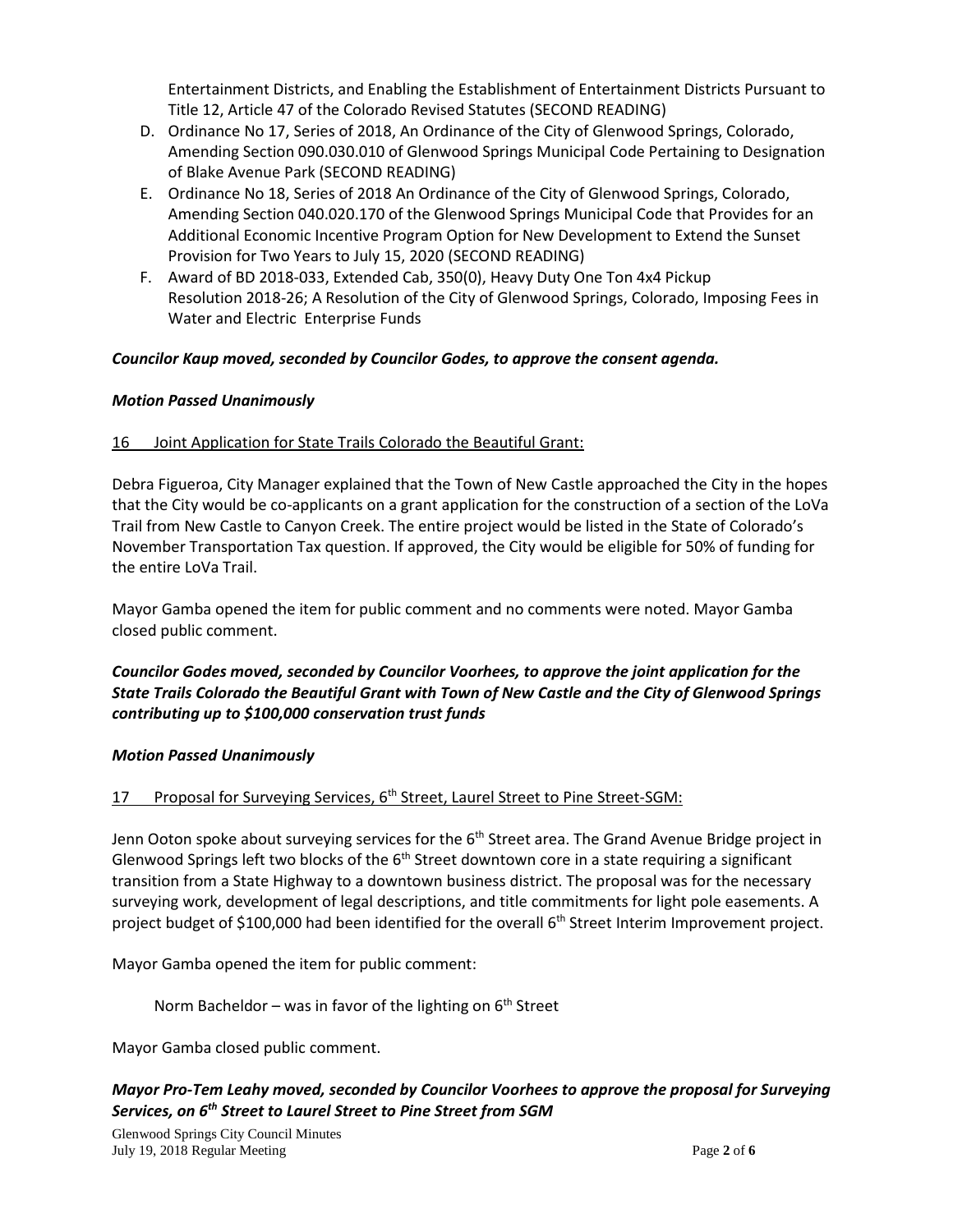#### *Motion Passed Unanimously*

#### 18 Update on Right of Way Mapping for  $6<sup>th</sup>$  Street:

Jenn Ooton, Assistant City Manager, described the right of way mapping for 6<sup>th</sup> Street. In order for the project to move forward, the City would need to finalize a proposal with SGM to complete the required survey and provide a legal description for the CDOT Transportation Commission to pass a Resolution on the matter. The survey scope of work overlapped with the survey for the 6<sup>th</sup> Street Interim Improvement project surveying.

Mayor Gamba opened the item for public comment and no comments were noted. Mayor Gamba closed public comment.

## *Councilor Godes moved, seconded by Councilor Kaup to approve Surveying Services for CDOT's relinquishment of a portion of 6th Street to the City of Glenwood Springs for an amount not to exceed \$35,000*

#### *Motion Passed Unanimously*

#### 19 Beautification of  $6<sup>th</sup>$  Street Landing Site:

Debra Figueroa, City Manager, and Matt Langhorst, Assistant Public Works Director explained that staff would like further direction on whether to continue with the original plan of mulching with hydroseed or instead to plant sod with irrigation. Sprinkler Professionals, LLC recommended the City do irrigation and hydro seed, fore-going sod.

Mayor Gamba opened the item for public comment.

Christian Henny, General Manager of Hotel Colorado – supported adding grass to the North Landing Site

Mayor Gamba closed public comment.

### *Councilor Kaup moved, seconded by Councilor Ingraham, to accept the bid for hydroseeding and irrigation of the North Landing Site in the amount not to exceed \$10,000*

#### *Motion Passed Unanimously*

#### 20 Glenwood Springs Comprehensive Annual Financial Report

Yvette Gustad, Finance Director presented along with McMahan and Associates the audit for the 2017 fiscal year. The 2017 audit document was different than previous years. The format of Glenwood's 2017 audit was that of the Comprehensive Annual Financial Report (CAFR). CAFR is the format considered by the Government Finance Officers Association to be the most complete and transparent.

Mayor Gamba opened the item for public comment and no comments were noted. Mayor Gamba closed public comment.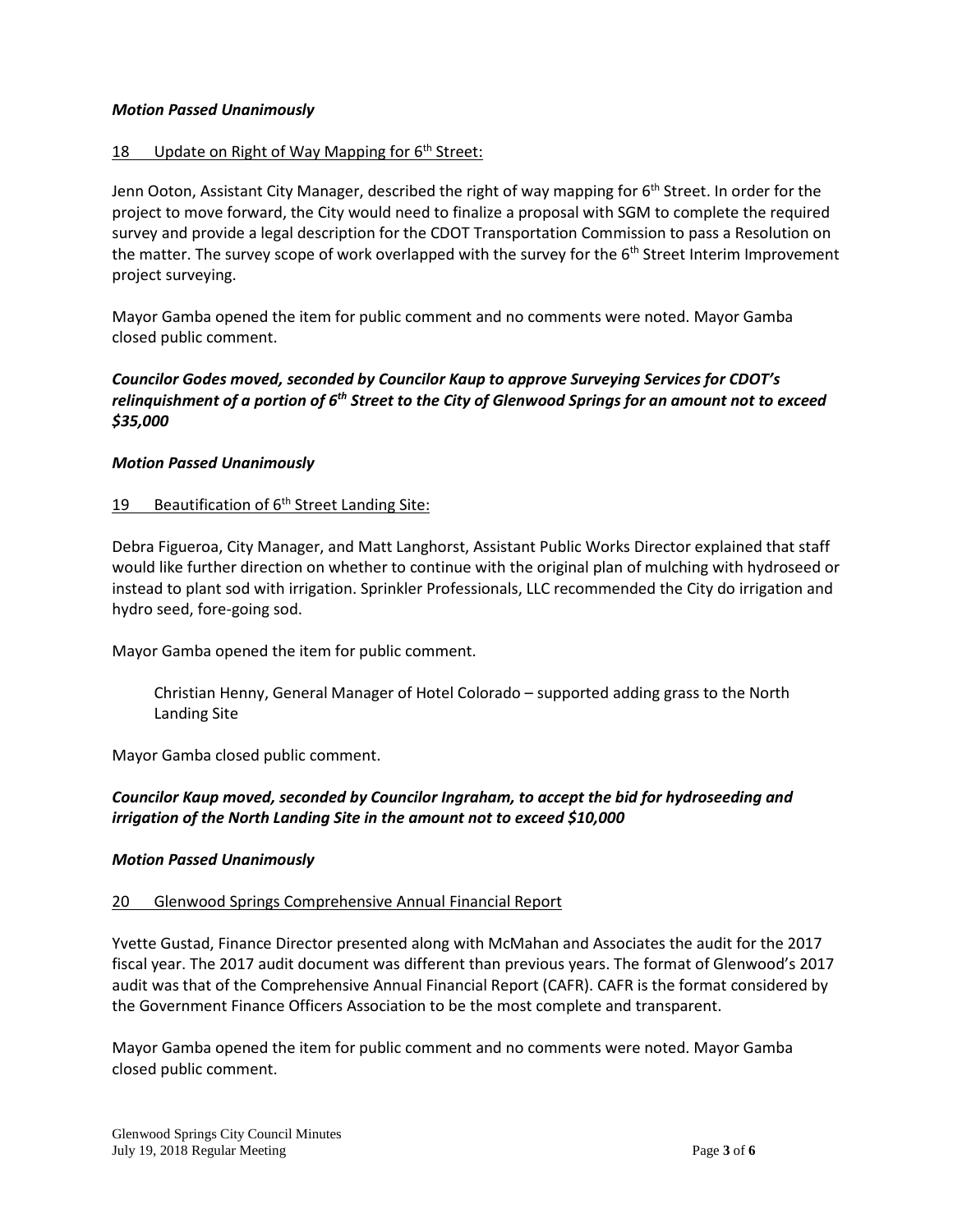#### *Mayor Pro-Tem Leahy moved, Seconded by Councilor Voorhees, to accept the Comprehensive Annual Financial Report for 2017.*

#### *Motion passed Unanimously*

#### 21 Racquet Club Condos Temporary Easement:

Matt Langhorst, Assistant Public Works Director, spoke to council about the Racquet Club Condominium Association Agreement. The Racquet Club Condominium Association Board requested that the City enter into an agreement to protect their lift station throughout the project and repair/replace the lift station in the event the construction was to damage it prior to signing a temporary easement.

Mayor Gamba opened the item for public comment and no comments were noted. Mayor Gamba closed public comment.

### *Councilor moved Godes, seconded by Councilor Kaup, to enter into an agreement with the Racquet Club Condos for protection of their Lift Station during the 27th Street Bridge Replacement Project.*

### *Motion Passed Unanimously*

### 22 27<sup>th</sup> Street Bridge Construction Funding

Matt Langhorst, Assistant Public Works Director explained the funding for the reconstruction of the 27<sup>th</sup> Street bridge. He noted that the City received federal off-system bridge, DOLA, and FMLD grant funding for the replacement of the  $27<sup>th</sup>$  Street bridge because of its low sufficiency rating. Staff requested a commitment from Council to fund the project in order to move forward with soliciting bids. If the contractors responded to the Invitation to Bid with costs significantly higher than the estimate, the City or CDOT could elect to not move forward with the project at that time.

Mayor Gamba opened the item for public comment and no comments were noted. Mayor Gamba closed public comment.

*Mayor Pro-Tem Leahy, seconded by Councilor Godes, to approve to fund the 27th Street Bridge construction and construction management without a defined budget or funding source with the caveat if the bids returned are deemed significantly higher than the estimate the City or CDOT could elect to not move forward with the project.*

#### *Motion Passed Unanimously*

23 Continued – Ordinance No 14, Series of 2018; An Ordinance of the City of Glenwood Springs, Colorado, Repealing and Replacing Article 010.050 and Amending Section 010.040.010 of Glenwood Springs Municipal Code (CONTINUED SECOND READING):

Steve Boyd, Chief Operating Officer, described the changes that were made to Ordinance No 14, Series of 2018 from the July 5, 2018 council meeting. At the second reading of Ordinance 14 on July 5th Council expressed their desire to be informed of all bid awards, emergency procurements and sole source procurements so that Council members are aware of the procurement. Staff was directed to determine whether a change in the Ordinance was necessary and to implement procedures to ensure Council was advised of such procurements upon award.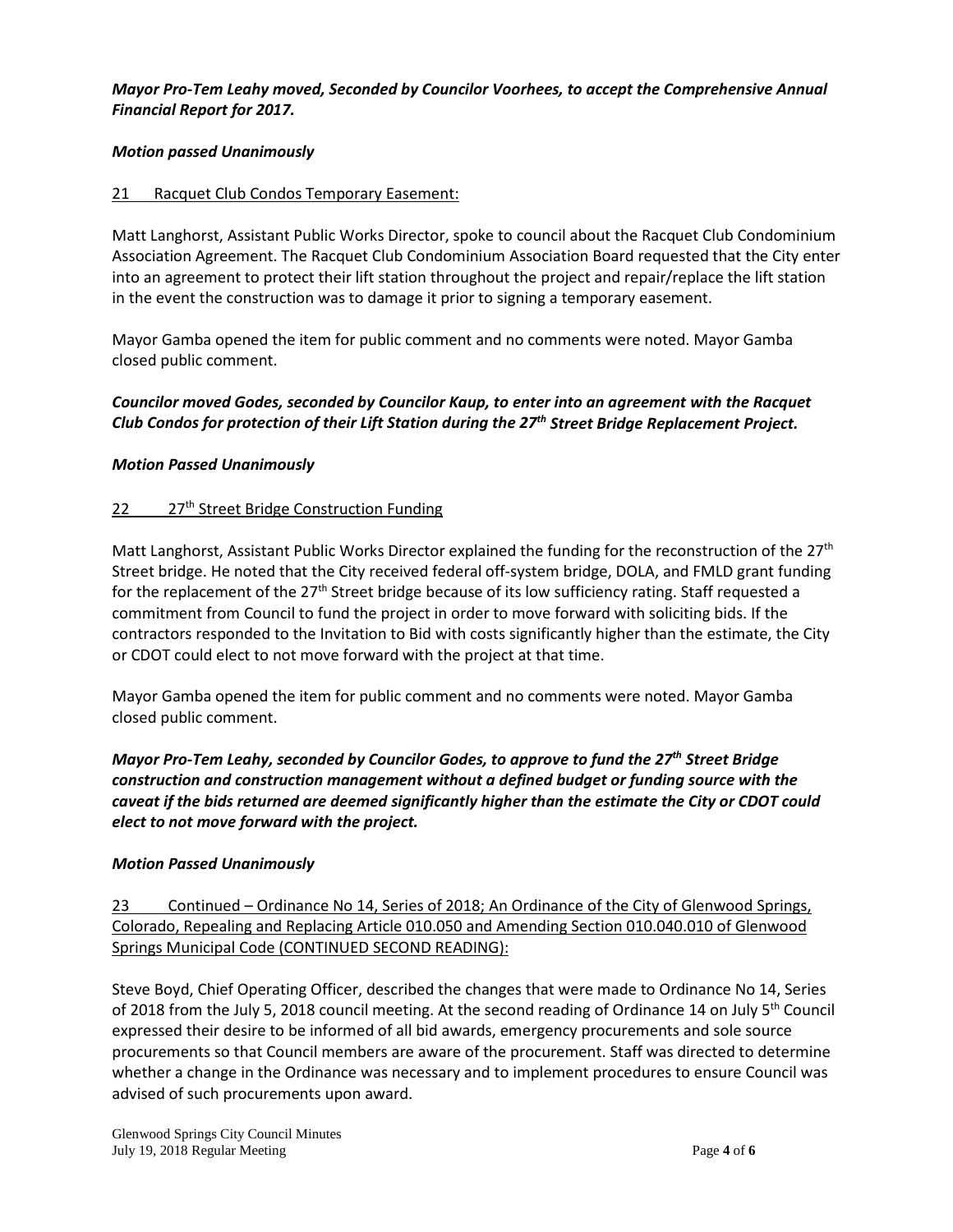Mayor Gamba opened the item for public comment and no comments were noted. Mayor Gamba closed public comment.

## *Councilor Godes moved, seconded by Councilor Kaup to pass Ordinance 14 as written and direct staff to disclose the award of all bids, emergency procurements, and sole source procurements on the consent agenda of regular council meeting, immediately following its award*

### *Motion Passed Unanimously*

## 24 Ordinance No 19, Series of 2018; Repealing and Replacing Title 070 of Glenwood Municipal Code and Amending Other Sections of the Municipal Code that Reference Title 070 (FIRST READING):

Gretchen Ricehill, Assistant Community and Economic Development Director, along with Matt Goebel and Tareq Wafaie from Clarion Associates presented on the changes to the Municipal Code. The process of redrafting Title 070, the City's Land Use Development Code, began in 2015 when the City Contracted with Clarion Associates, a national planning and real estate consulting firm, to review and recommend certain changes that would streamline and clarify the Code. Clarion issued the final adoption Draft May 2018.

Mayor Gamba opened the item for public comment:

Hayden Rayder – explained that he would like to further discuss this ordinance and change in code with the city before the ordinance is fully adopted.

Deeter Candrup – was concerned about not being able to build on a 30% grade

## *Mayor Pro-Tem Leahy Moved, seconded by Councilor Davis to approve Ordinance 19, Series 2018 Repealing and Replacing Title 070 of Glenwood Municipal Code and Amending Other Sections of the Municipal Code that Referenced Titled 070 with the findings listed in the staff report dated July 19, 2018*

#### *Motion Passed Unanimously*

#### 25 Tax Polling Questions

Steve Boyd explained that FredrickPolls conducted a poll of 300 people within the City of Glenwood Springs and/or the Rural Fire District to inform Council on a variety of issues including the image of our Fire/EMS service and likelihood that a variety of tax initiatives would pass.

Mayor Gamba opened the item for public comment and no comments were noted. Mayor Gamba closed public comment.

*Mayor Gamba Moved, seconded by Councilor Kaup to direct staff to prepare ballot language for the renewal of the Fire and EMS Tax at the current rate for a period not to exceed 20 years for both operations and capital expenses*

*Ayes: Ingraham, Davis, Gamba, Leahy, Voorhees, Kaup Nays: Godes Motion Passed*